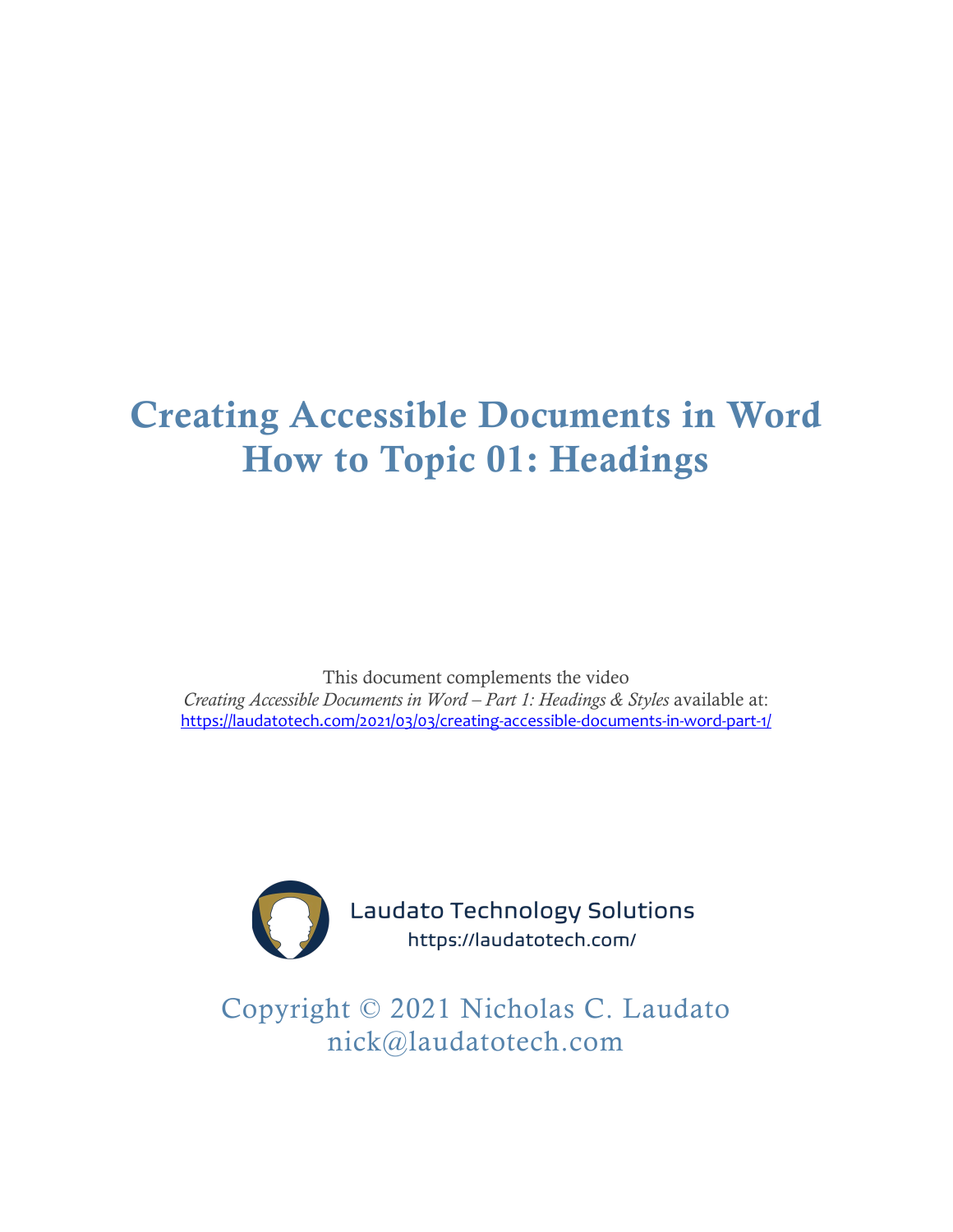# Using Headings in Microsoft Word

In written documents, *headings* are used to mark the starting points of sections. Headings are typically formatted to stand out, so readers can understand the structure of the document, and the relationships between document sections and sub-sections. Readers can use the headings to scan through sections of interest. For example, in *Microsoft Word*, headings may use a larger font and may be shown with larger vertical space between paragraphs.

### **HIDDEN CHARACTERS**

However, from the perspective of accessibility, bolding, centering, or enlarging the font does not make the text a true "heading." For example, the following screen capture of a document looks acceptable to the sighted viewer and will print as displayed but is not well formatted for accessibility.



#### Figure 1: Screen Capture of Poorly-Formatted Document

To see why it is not well-formatted for accessibility, you must change the default view in *Microsoft Word* to show *hidden characters*.



These *hidden characters* do not print as such on a printer. They include symbols to designate carriage returns (paragraph markers), spaces, and tab characters. To change your display so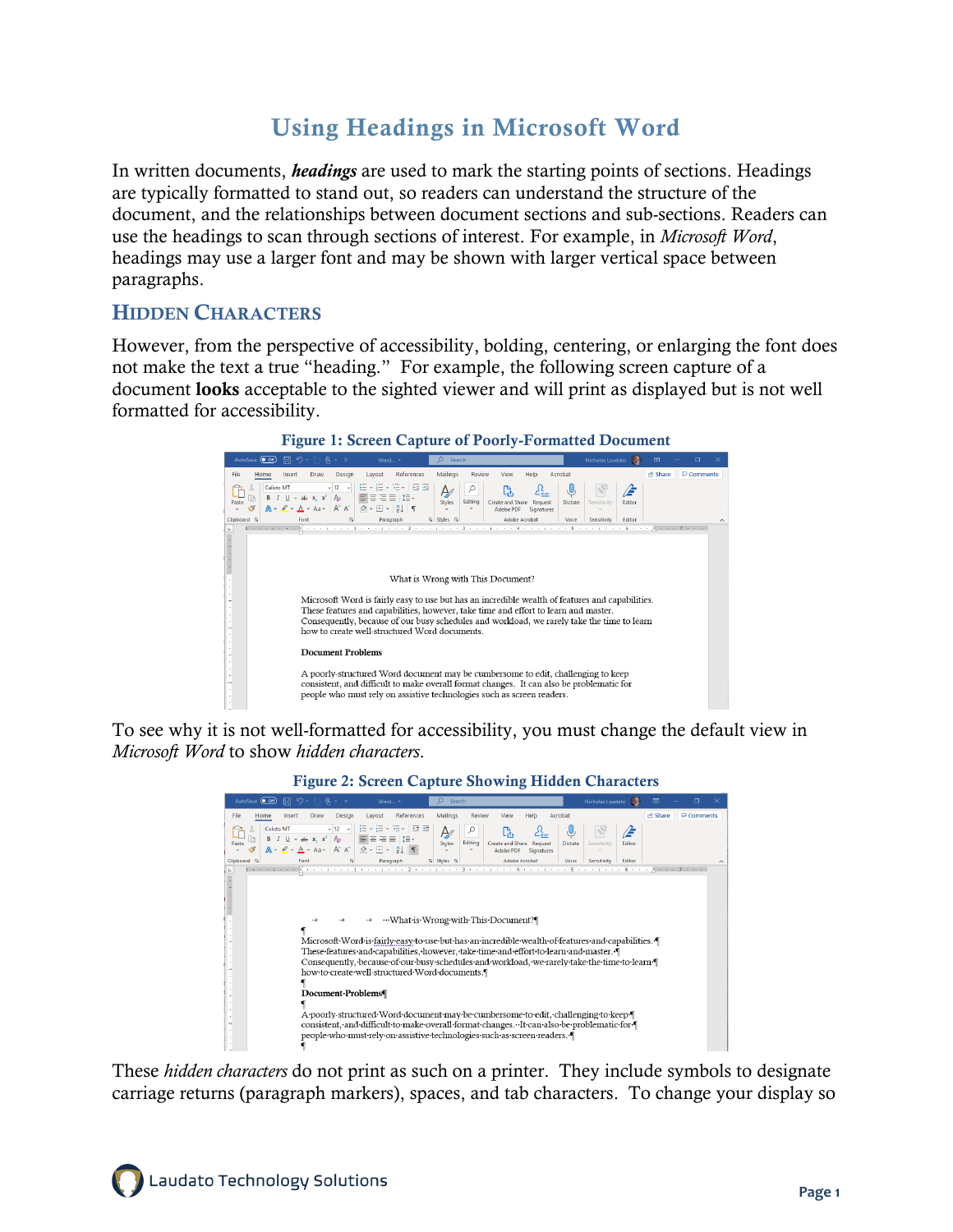these characters are shown, click on the "Show/Hide" (¶) button on the formatting ribbon as shown on the next figure.



Showing these invisible characters will reveal each individual *tab* character, *space* character, and *paragraph marker*. Because these are usually hidden, they are not a problem to the sighted reader, but some people must use screen reader software (such as *JAWS* and *NVDA*) to read the text. Older screen readers often read each individual tab character, space character, and paragraph marker, complicating the reading with useless information.

The special characters that are displayed in this manner are not the only hidden components in a *Microsoft Word* document. A *Word* document also includes embedded, invisible codes that control the display of text, including font size, boldness, italics, line spacing, margins, headings, tables, lists, and many more.

# VIEWING DOCUMENT STRUCTURE

For sighted individuals, the document structure can be comprehended by viewing the formatted headings that divide the document into sections and sub-sections. Sighted individuals can use these headings to navigate the document, skipping sections of limited interest and focusing on those deemed more important.

Similarly, properly formatted headings can enable a person using a screen reader (such as *JAWS* or *NVDA*) to understand the structure of the document and to navigate the document using a keyboard only, jumping from heading to heading, if desired. Headings also allow screen readers to function properly for an individual with low vision or other limitations.

It is easy to view the structure of a document by examining its headings, either in *outline view* or via the *navigation pane*. To turn on the *navigation pane*, click "View" on the menu bar and check the "Navigation Pane" box. The *navigation pane* will display all of the headings in the document, indented to reflect their level.

| AutoSave <b>CO</b> F<br>$9 - 7$                                                                                                                                                                                                                                                                                                                                           | Word-Wrong.docx - Saved to this PC +                                                                                    | C Search                                                                                                                                                                                                                                                                                                                      |                                                                                                                            |                                                                         | Nicholas Laudato | m                                                                                                                                                                                                                                   | $\Box$                                                                               |
|---------------------------------------------------------------------------------------------------------------------------------------------------------------------------------------------------------------------------------------------------------------------------------------------------------------------------------------------------------------------------|-------------------------------------------------------------------------------------------------------------------------|-------------------------------------------------------------------------------------------------------------------------------------------------------------------------------------------------------------------------------------------------------------------------------------------------------------------------------|----------------------------------------------------------------------------------------------------------------------------|-------------------------------------------------------------------------|------------------|-------------------------------------------------------------------------------------------------------------------------------------------------------------------------------------------------------------------------------------|--------------------------------------------------------------------------------------|
| Design<br>Insert<br>Draw                                                                                                                                                                                                                                                                                                                                                  | Mailings<br>Review<br>References<br>Lavord                                                                              | Acrobat<br>lato.<br>View                                                                                                                                                                                                                                                                                                      |                                                                                                                            |                                                                         |                  | A Share                                                                                                                                                                                                                             | C Comments                                                                           |
| $\Box$ Outline<br>巨崩<br>$\Box$ Draft<br>Print<br>Web<br>Focus Immersive<br>Read<br>Mode Layout Layout<br>Reader<br>Views<br>Inneg<br><b>The comment of the Comment of the Comment of the Comment of the Comment of the Comment of the Comment of the Comment of the Comment of the Comment of the Comment of the Comment of the Comment of the Comment of the Comment</b> | Duler<br>Zoom 100%<br>Side<br>vigation Pane<br>$4 - 51$<br>Page Movement<br>Show<br>ALCOHOL: NO<br><b>Service</b> State | <b>TT</b> One Page<br><b>EE Multiple Pages</b><br>Arrange Split<br>Page Width<br>Wodow<br>A1<br>$Z$ oom<br>(ま)の (の) とうしん こうしん アイティング きんかん しんかい すいかん こうかん いちかい かしょう かんき はつばん スインター・スイ                                                                                                                                          | <b>CD</b> View Side by Side<br>٣<br>ID Synchronous Scrolling<br>Switch<br>Pin Reset Window Position<br>Windows ><br>Window | 鵖<br>厨<br>Macros<br>Properties<br>$\sim$<br><b>Macros</b><br>SharePoint | ٠                |                                                                                                                                                                                                                                     |                                                                                      |
| Navigati                                                                                                                                                                                                                                                                                                                                                                  |                                                                                                                         |                                                                                                                                                                                                                                                                                                                               |                                                                                                                            |                                                                         |                  | <b>Styles</b>                                                                                                                                                                                                                       | $\times$<br>×                                                                        |
| Search document Q -<br><b>Headings</b><br>Pages<br>Create an interactive outline<br>of your document.<br>It's a creat way to losep track<br>of where you are or quickly<br>move your content around.<br>To get started, go to the<br><b>ALC</b><br>Home tab and apply.<br>Heading styles to the<br>headings in your document.                                             | $\rightarrow$<br>→<br>$\rightarrow$<br>how-to-create-well-structured-Word-documents.<br>Document Problems               | What is Wrong with This Document?<br>Microsoft Word is fairly easy to use but has an incredible wealth of features and capabilities. I<br>These features and capabilities, however, take time and effort to learn and master.<br>Consequently, because of our busy schedules and workload, we rarely take the time to learn 1 |                                                                                                                            |                                                                         |                  | Clear All<br><b>Bulleted</b><br><b>Bulleted 2</b><br>Indented<br>Normal<br>Numbered<br>Numbered 2<br>Table Body<br>Table Heading<br>No Spacing<br><b>Heading 1</b><br>Heading 2<br>Heading 3<br>Heading 4<br>Heading 5<br>Heading 6 | 22<br>53<br>53<br>53<br>23<br>53<br>53<br>T<br>23<br>53<br>53<br>53<br>$^{22}$<br>13 |

Figure 4: Screen Capture Showing How to Display the Navigation Pane

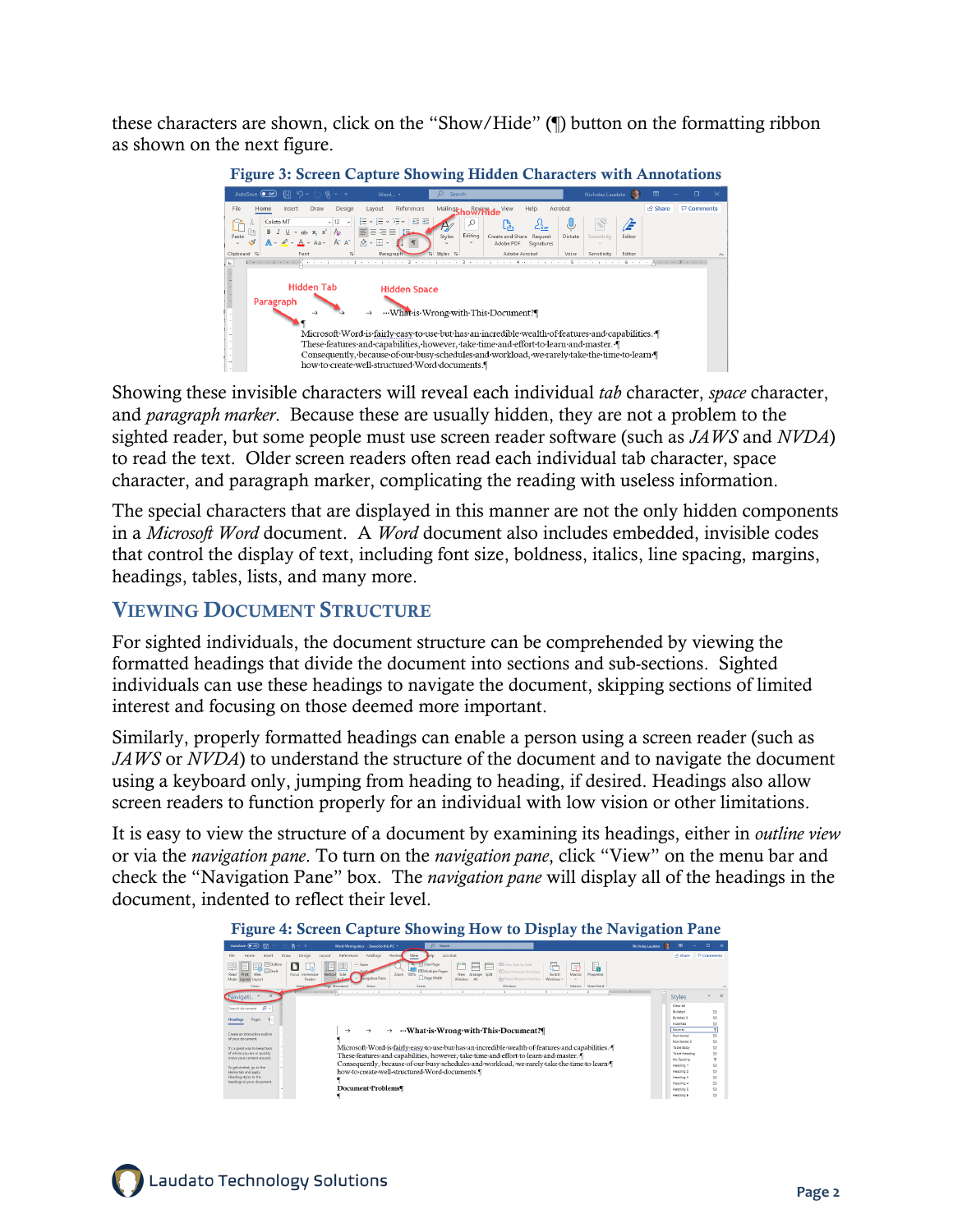It is also useful to display the styles in use in your document. To turn the "Styles Pane" on, click the "Styles" button in the lower right-hand corner of the *styles* area on the ribbon (see figure below) or press *<Alt><Ctrl><Shift>S*.

| <b>Figure 5: Screen Capture Showing How to Display the Styles Pane</b> |                                                                                                                                                                                                                                                                                                                                                                                                                                                                                                             |                                                    |                   |  |  |  |  |  |  |
|------------------------------------------------------------------------|-------------------------------------------------------------------------------------------------------------------------------------------------------------------------------------------------------------------------------------------------------------------------------------------------------------------------------------------------------------------------------------------------------------------------------------------------------------------------------------------------------------|----------------------------------------------------|-------------------|--|--|--|--|--|--|
| $\left($ off)<br>凰<br>AutoSave                                         | $5 - 718 -$<br>Word-Wron -<br>Nicholas Laudato<br>Search                                                                                                                                                                                                                                                                                                                                                                                                                                                    | $\Box$<br>m                                        |                   |  |  |  |  |  |  |
| File<br>Home<br>Insert                                                 | Mailings<br>Draw<br>Design<br>References<br>Review<br>Help<br>Acrobat<br>Lavout<br>View                                                                                                                                                                                                                                                                                                                                                                                                                     | i <sup>o</sup> Share                               | <b>D</b> Comments |  |  |  |  |  |  |
| m<br>Calisto MT<br>Paste<br>∢<br>Clipboard <sub>5</sub>                | $D$ Find $\sim$<br>拍・拍・拍・   理理   21   前<br>$\sim$ 12 $\sim$ A <sup>*</sup> A <sup>*</sup> Aa <sup>*</sup> A <sub>2</sub><br>؊<br>AaBbCc 1. AaBb a. AaBb -<br>c <sub>2</sub> . Replace<br>Create and Share<br>Dictate<br>Request<br><b>B</b> $I \perp \rightarrow \Rightarrow x, x' \parallel A \rightarrow \emptyset \rightarrow A \rightarrow$<br>国事者書は、「么、田、<br>T Normal<br>Numbered Numbere<br>D Select ~<br>Adobe PDF<br>Signatures<br>Adobe Acrobat<br>Voice<br>Font<br>Styles<br>www.com<br>Paragraph | Æ<br>Sensitivit<br>Editor<br>Sensitivity<br>Editor |                   |  |  |  |  |  |  |
| $\times$                                                               | 1 <b>.</b>                                                                                                                                                                                                                                                                                                                                                                                                                                                                                                  |                                                    |                   |  |  |  |  |  |  |
| Navig                                                                  |                                                                                                                                                                                                                                                                                                                                                                                                                                                                                                             | <b>Styles</b>                                      |                   |  |  |  |  |  |  |
| Search documer Q ~                                                     |                                                                                                                                                                                                                                                                                                                                                                                                                                                                                                             | Clear All<br>Bulleted                              | T3                |  |  |  |  |  |  |
|                                                                        |                                                                                                                                                                                                                                                                                                                                                                                                                                                                                                             | Bulleted 2                                         | T3                |  |  |  |  |  |  |
| Pages<br><b>Headings</b>                                               | Indented                                                                                                                                                                                                                                                                                                                                                                                                                                                                                                    | 53                                                 |                   |  |  |  |  |  |  |
|                                                                        | What is Wrong with This Document? I                                                                                                                                                                                                                                                                                                                                                                                                                                                                         | Normal                                             | T                 |  |  |  |  |  |  |
| Create an interactive                                                  |                                                                                                                                                                                                                                                                                                                                                                                                                                                                                                             | Numbered                                           | 53                |  |  |  |  |  |  |
| outline of your<br>document.                                           | Microsoft Word is fairly easy to use but has an incredible wealth of features and capabilities. I                                                                                                                                                                                                                                                                                                                                                                                                           |                                                    |                   |  |  |  |  |  |  |
|                                                                        | These features and capabilities, however, take time and effort to learn and master. I                                                                                                                                                                                                                                                                                                                                                                                                                       | Table Body                                         | 53                |  |  |  |  |  |  |
| It's a great way to keep                                               | Consequently, because of our busy schedules and workload, we rarely take the time to learn T                                                                                                                                                                                                                                                                                                                                                                                                                | Table Heading                                      | 13                |  |  |  |  |  |  |
| track of where you are<br>or quickly move your                         | how-to-create-well-structured-Word-documents.                                                                                                                                                                                                                                                                                                                                                                                                                                                               | No Spacing                                         |                   |  |  |  |  |  |  |
| content around.                                                        |                                                                                                                                                                                                                                                                                                                                                                                                                                                                                                             | Heading 1                                          | 53                |  |  |  |  |  |  |
|                                                                        | Document Problems¶                                                                                                                                                                                                                                                                                                                                                                                                                                                                                          | Heading 2                                          | 53                |  |  |  |  |  |  |
| To get started, go to the                                              |                                                                                                                                                                                                                                                                                                                                                                                                                                                                                                             | Heading 3                                          | T3                |  |  |  |  |  |  |
| Home tab and apply<br>Heading styles to the                            | A-poorly-structured-Word-document-may-be-cumbersome-to-edit,-challenging-to-keep-1                                                                                                                                                                                                                                                                                                                                                                                                                          | Heading 4<br>Heading 5                             | 53<br>53          |  |  |  |  |  |  |
| headings in your<br><b>CALL</b>                                        | consistent, and difficult to make overall format changes. It can also be problematic for                                                                                                                                                                                                                                                                                                                                                                                                                    |                                                    |                   |  |  |  |  |  |  |
| document.                                                              | people who must rely on assistive technologies such as screen readers. I                                                                                                                                                                                                                                                                                                                                                                                                                                    | Heading 6                                          | £3                |  |  |  |  |  |  |
|                                                                        |                                                                                                                                                                                                                                                                                                                                                                                                                                                                                                             | Title.                                             | ٣ä                |  |  |  |  |  |  |

The *styles pane* will highlight the style that is associated with whatever text you have selected (or wherever the cursor is placed).

# THE HEADING STYLE

Individuals who must use a screen reader (such as *JAWS* or *NVDA*) to read electronic text, cannot *see* the course structure but can, if the document is formatted using *heading styles*, use those headings to understand the structure and navigate the document.

The following figure shows a document that is not formatted using styles. All text is associated with the default style called "Normal," even though it superficially looks like it uses heading styles. Note that the circled text shows the "Normal" style and the *navigation pane* shows no headings.



Contrast the above figure with the figure below, in which the text "What is Wrong with This Document" is formatted as a *Heading 1* and consequently appears as such in the *navigation pane*.